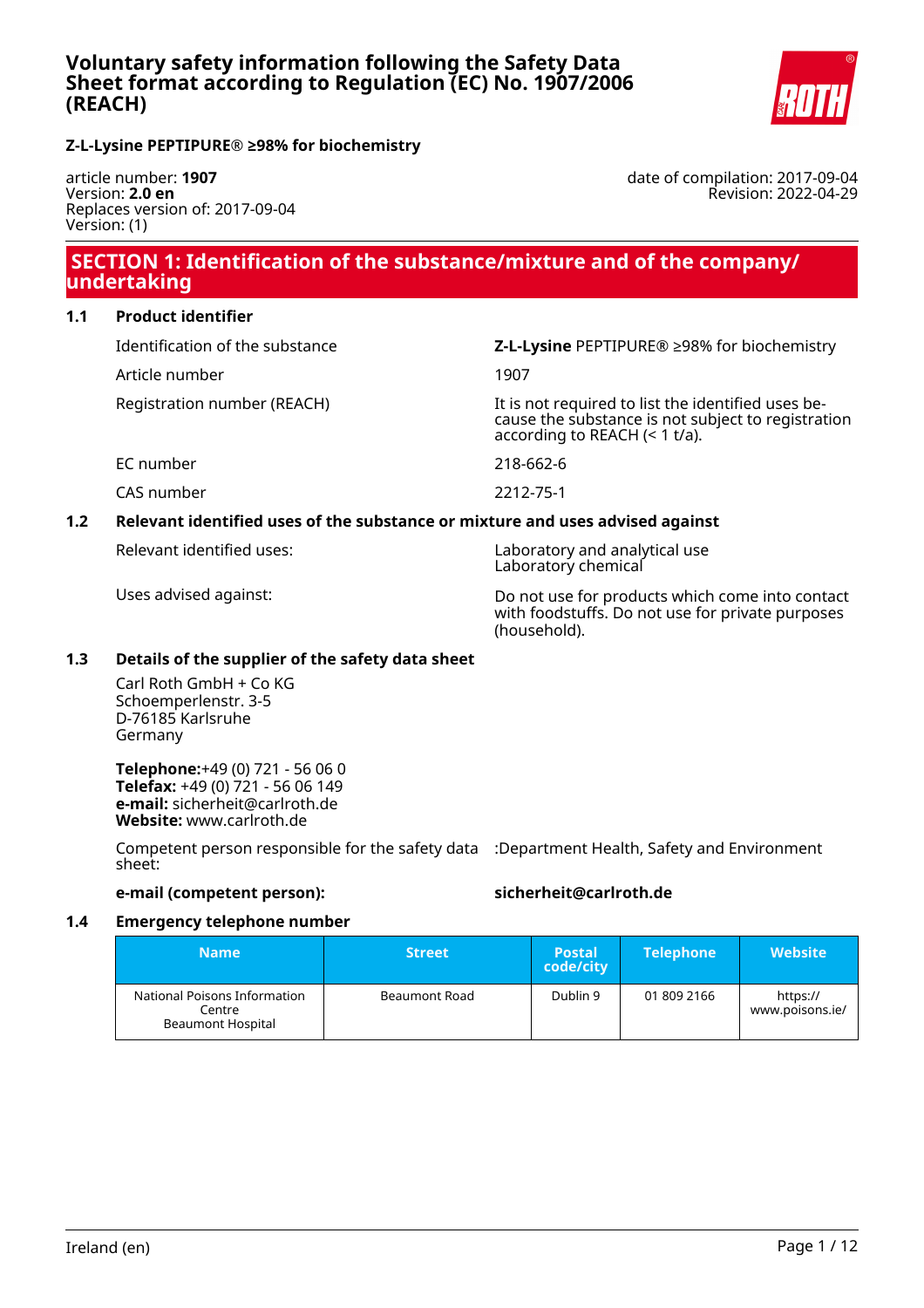

## **Z-L-Lysine PEPTIPURE® ≥98% for biochemistry**

article number: **1907**

# **SECTION 2: Hazards identification**

**2.1 Classification of the substance or mixture**

## **Classification according to Regulation (EC) No 1272/2008 (CLP)**

This substance does not meet the criteria for classification in accordance with Regulation No 1272/ 2008/EC.

## **2.2 Label elements**

# **Labelling according to Regulation (EC) No 1272/2008 (CLP)**

not required

## **2.3 Other hazards**

**3.1 Substances**

## **Results of PBT and vPvB assessment**

According to the results of its assessment, this substance is not a PBT or a vPvB.

# **SECTION 3: Composition/information on ingredients**

| <b>Substances</b> |                    |
|-------------------|--------------------|
| Name of substance | Z-L-Lysine         |
| Molecular formula | $C_{14}H_{19}NO_4$ |
| Molar mass        | 265,3 $9/_{mol}$   |
| CAS No            | 2212-75-1          |
| EC No             | 218-662-6          |

# **SECTION 4: First aid measures**

## **4.1 Description of first aid measures**



## **General notes**

Take off contaminated clothing.

## **Following inhalation**

Provide fresh air.

## **Following skin contact**

Rinse skin with water/shower.

## **Following eye contact**

Rinse cautiously with water for several minutes.

## **Following ingestion**

Rinse mouth. Call a doctor if you feel unwell.

## **4.2 Most important symptoms and effects, both acute and delayed**

Symptoms and effects are not known to date.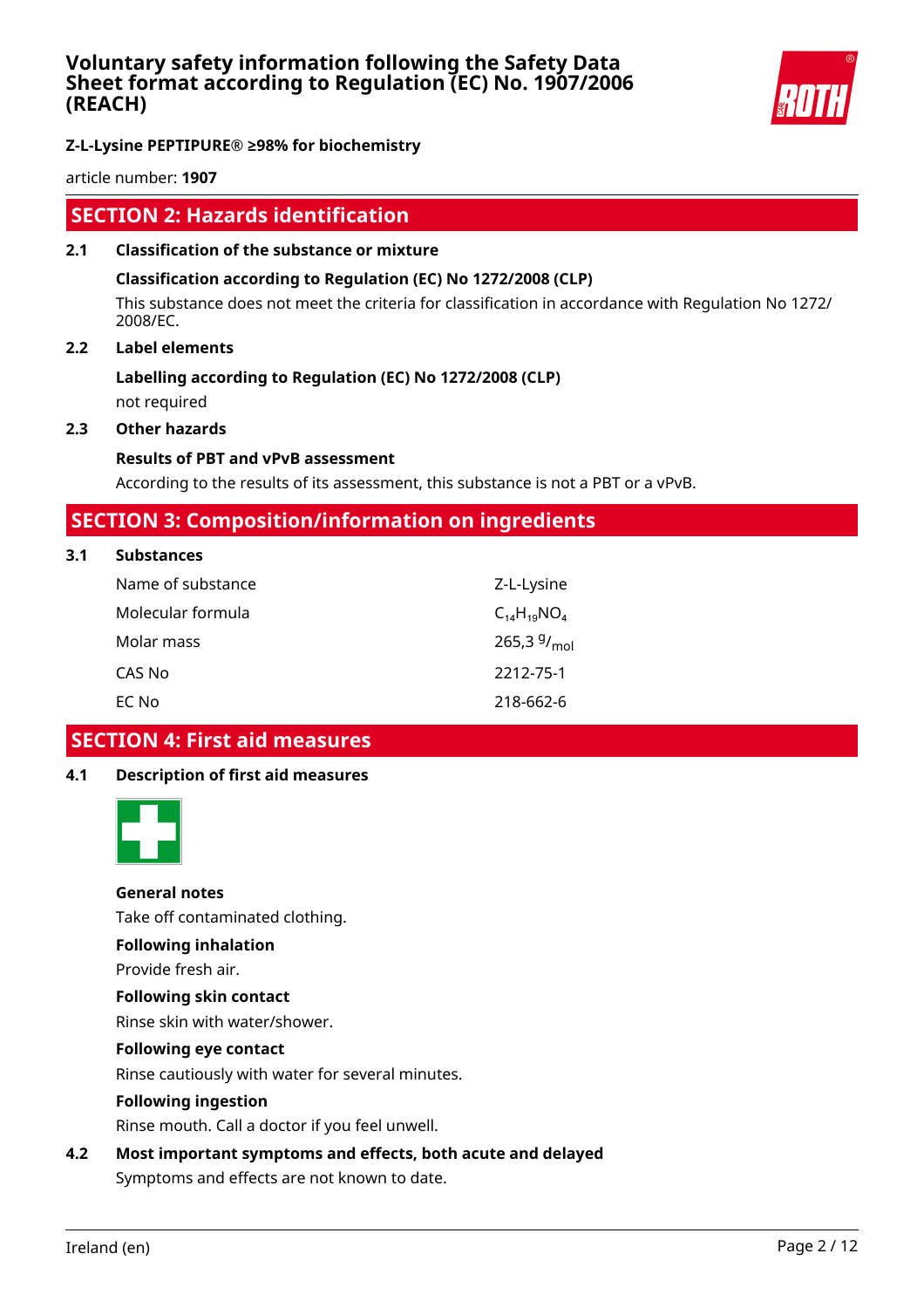

## **Z-L-Lysine PEPTIPURE® ≥98% for biochemistry**

article number: **1907**

## **4.3 Indication of any immediate medical attention and special treatment needed** none

# **SECTION 5: Firefighting measures**

## **5.1 Extinguishing media**



## **Suitable extinguishing media**

co-ordinate firefighting measures to the fire surroundings water, foam, dry extinguishing powder, ABC-powder

#### **Unsuitable extinguishing media**

water jet

#### **5.2 Special hazards arising from the substance or mixture**

Combustible.

## **Hazardous combustion products**

In case of fire may be liberated: Nitrogen oxides (NOx), Carbon monoxide (CO), Carbon dioxide (CO₂)

#### **5.3 Advice for firefighters**

In case of fire and/or explosion do not breathe fumes. Fight fire with normal precautions from a reasonable distance. Wear self-contained breathing apparatus.

# **SECTION 6: Accidental release measures**

#### **6.1 Personal precautions, protective equipment and emergency procedures**



#### **For non-emergency personnel**

No special measures are necessary.

#### **6.2 Environmental precautions**

Keep away from drains, surface and ground water.

## **6.3 Methods and material for containment and cleaning up**

#### **Advice on how to contain a spill**

Covering of drains. Take up mechanically.

## **Advice on how to clean up a spill**

Take up mechanically.

## **Other information relating to spills and releases**

Place in appropriate containers for disposal. Ventilate affected area.

## **6.4 Reference to other sections**

Hazardous combustion products: see section 5. Personal protective equipment: see section 8. Incompatible materials: see section 10. Disposal considerations: see section 13.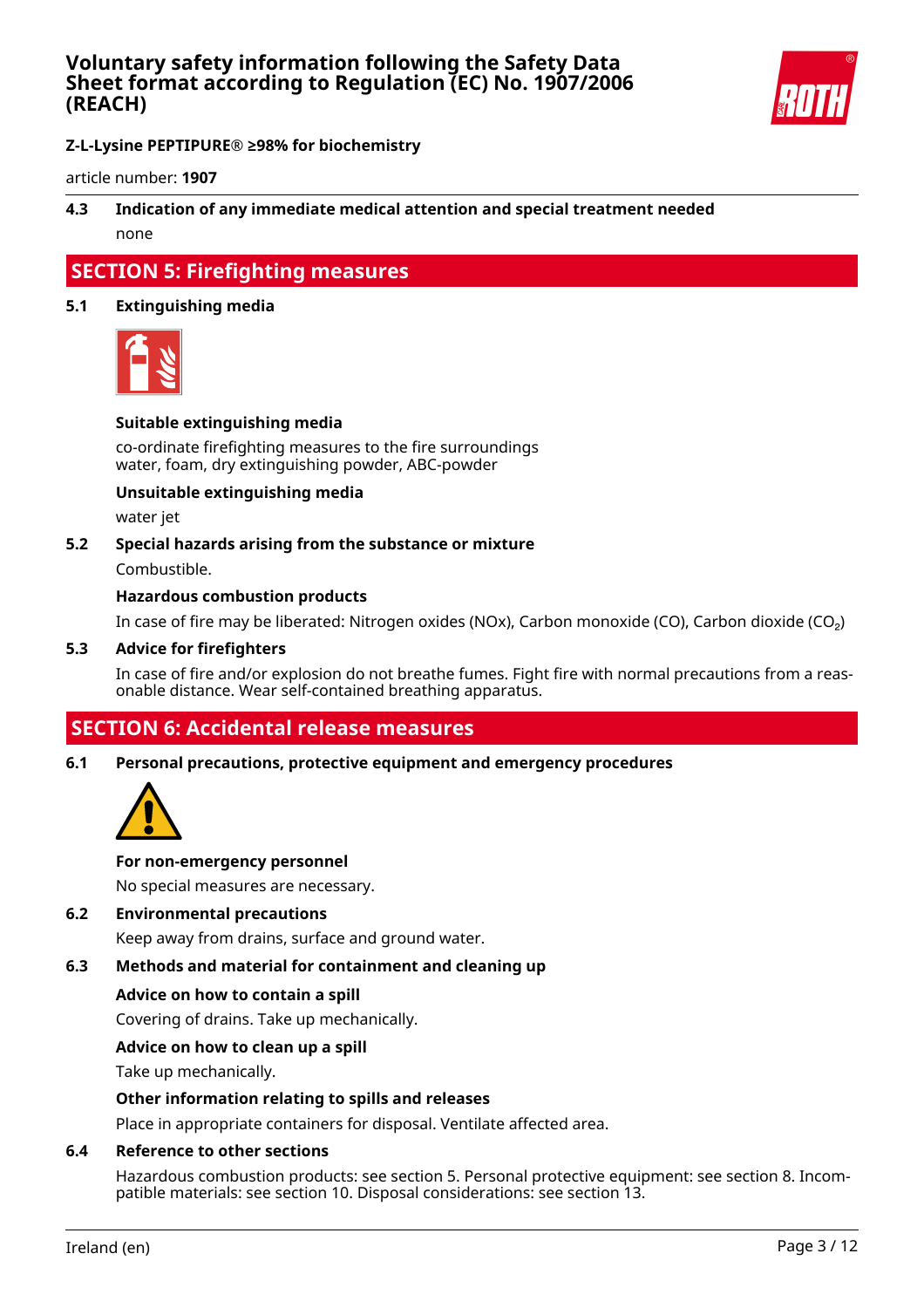

## **Z-L-Lysine PEPTIPURE® ≥98% for biochemistry**

article number: **1907**

# **SECTION 7: Handling and storage**

- **7.1 Precautions for safe handling** No special measures are necessary. **Advice on general occupational hygiene** Keep away from food, drink and animal feedingstuffs.
- **7.2 Conditions for safe storage, including any incompatibilities** Store in a dry place.

**Incompatible substances or mixtures** Observe hints for combined storage.

**Consideration of other advice:**

**Specific designs for storage rooms or vessels**

Recommended storage temperature: 15 – 25 °C

**7.3 Specific end use(s)** No information available.

# **SECTION 8: Exposure controls/personal protection**

## **8.1 Control parameters**

## **National limit values**

## **Occupational exposure limit values (Workplace Exposure Limits)**

This information is not available.

## **8.2 Exposure controls**

## **Individual protection measures (personal protective equipment)**

## **Eye/face protection**



Use safety goggle with side protection.

**Skin protection**



## **• hand protection**

Wear suitable gloves. Chemical protection gloves are suitable, which are tested according to EN 374.

## **• type of material**

NBR (Nitrile rubber)

## **• material thickness**

>0,11 mm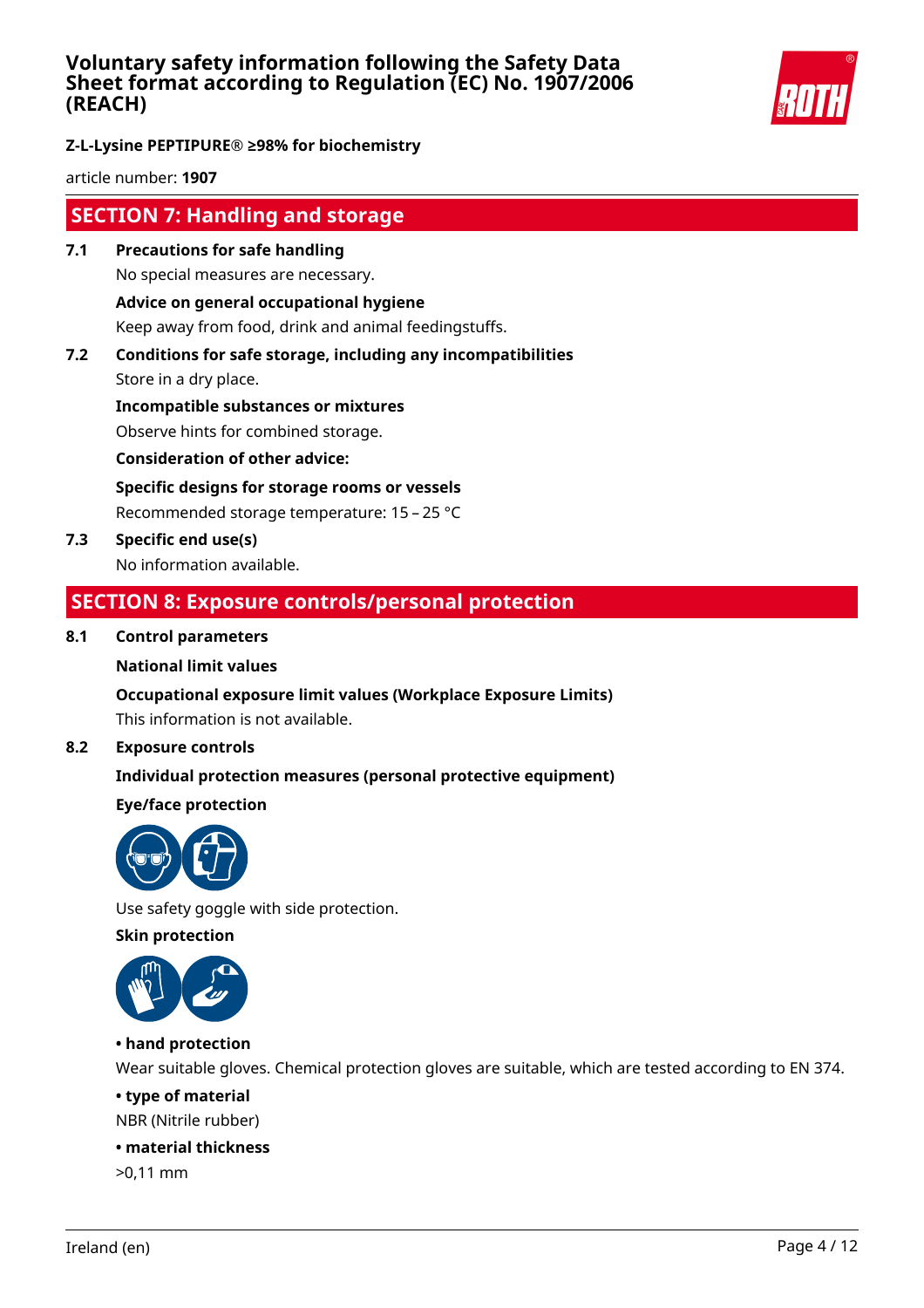

article number: **1907**

## **• breakthrough times of the glove material**

>480 minutes (permeation: level 6)

#### **• other protection measures**

Take recovery periods for skin regeneration. Preventive skin protection (barrier creams/ointments) is recommended.

#### **Respiratory protection**



Respiratory protection necessary at: Dust formation. Particulate filter device (EN 143). P1 (filters at least 80 % of airborne particles, colour code: White).

#### **Environmental exposure controls**

Keep away from drains, surface and ground water.

# **SECTION 9: Physical and chemical properties**

## **9.1 Information on basic physical and chemical properties**

| Physical state                                              | solid                                                        |
|-------------------------------------------------------------|--------------------------------------------------------------|
| Form                                                        | powder, crystalline                                          |
| Colour                                                      | whitish                                                      |
| Odour                                                       | characteristic                                               |
| Melting point/freezing point                                | $210 - 230 °C$                                               |
| Boiling point or initial boiling point and boiling<br>range | not determined                                               |
| Flammability                                                | this material is combustible, but will not ignite<br>readily |
| Lower and upper explosion limit                             | not determined                                               |
| Flash point                                                 | not applicable                                               |
| Auto-ignition temperature                                   | not determined                                               |
| Decomposition temperature                                   | not relevant                                                 |
| pH (value)                                                  | not applicable                                               |
| Kinematic viscosity                                         | not relevant                                                 |
| Solubility(ies)                                             |                                                              |
| Water solubility                                            | not determined                                               |
| Partition coefficient                                       |                                                              |
| Partition coefficient n-octanol/water (log value):          | this information is not available                            |
| Vapour pressure                                             | not determined                                               |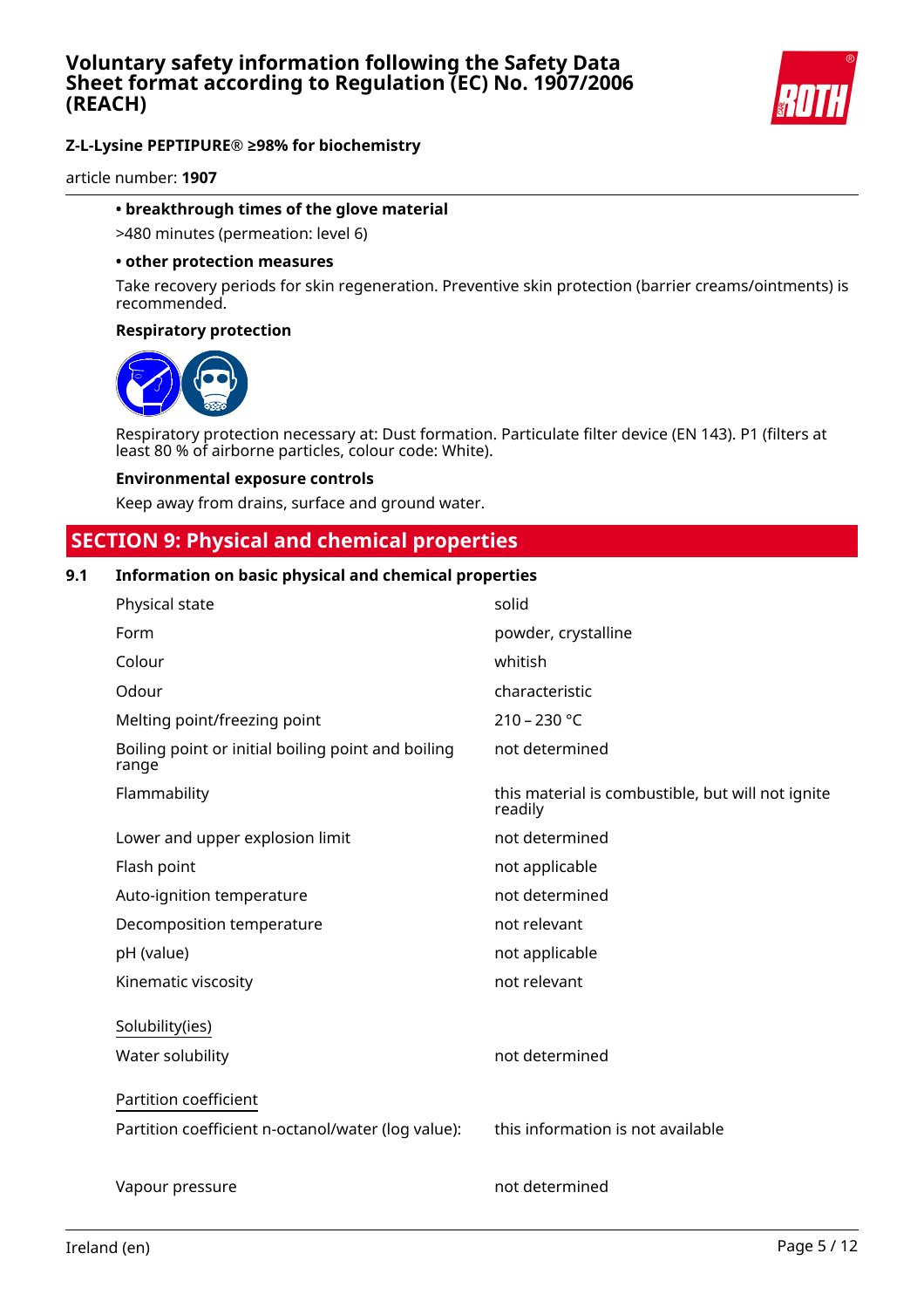

article number: **1907**

|     | Density and/or relative density                        |                                                                |  |
|-----|--------------------------------------------------------|----------------------------------------------------------------|--|
|     | Density                                                | not determined                                                 |  |
|     | Relative vapour density                                | information on this property is not available                  |  |
|     | Particle characteristics                               | No data available.                                             |  |
|     | Other safety parameters                                |                                                                |  |
|     | Oxidising properties                                   | none                                                           |  |
| 9.2 | <b>Other information</b>                               |                                                                |  |
|     | Information with regard to physical hazard<br>classes: | hazard classes acc. to GHS<br>(physical hazards): not relevant |  |
|     | Other safety characteristics:                          | There is no additional information.                            |  |

# **SECTION 10: Stability and reactivity**

## **10.1 Reactivity**

The product in the delivered form is not dust explosion capable; the enrichment of fine dust however leads to the danger of dust explosion.

## **10.2 Chemical stability**

The material is stable under normal ambient and anticipated storage and handling conditions of temperature and pressure.

## **10.3 Possibility of hazardous reactions**

**Violent reaction with:** strong oxidiser

## **10.4 Conditions to avoid**

UV-radiation/sunlight. Protect from moisture. Keep away from heat.

## **10.5 Incompatible materials**

There is no additional information.

## **10.6 Hazardous decomposition products**

Hazardous combustion products: see section 5.

# **SECTION 11: Toxicological information**

## **11.1 Information on hazard classes as defined in Regulation (EC) No 1272/2008**

## **Classification according to GHS (1272/2008/EC, CLP)**

This substance does not meet the criteria for classification in accordance with Regulation No 1272/ 2008/EC.

## **Acute toxicity**

Shall not be classified as acutely toxic.

## **Skin corrosion/irritation**

Shall not be classified as corrosive/irritant to skin.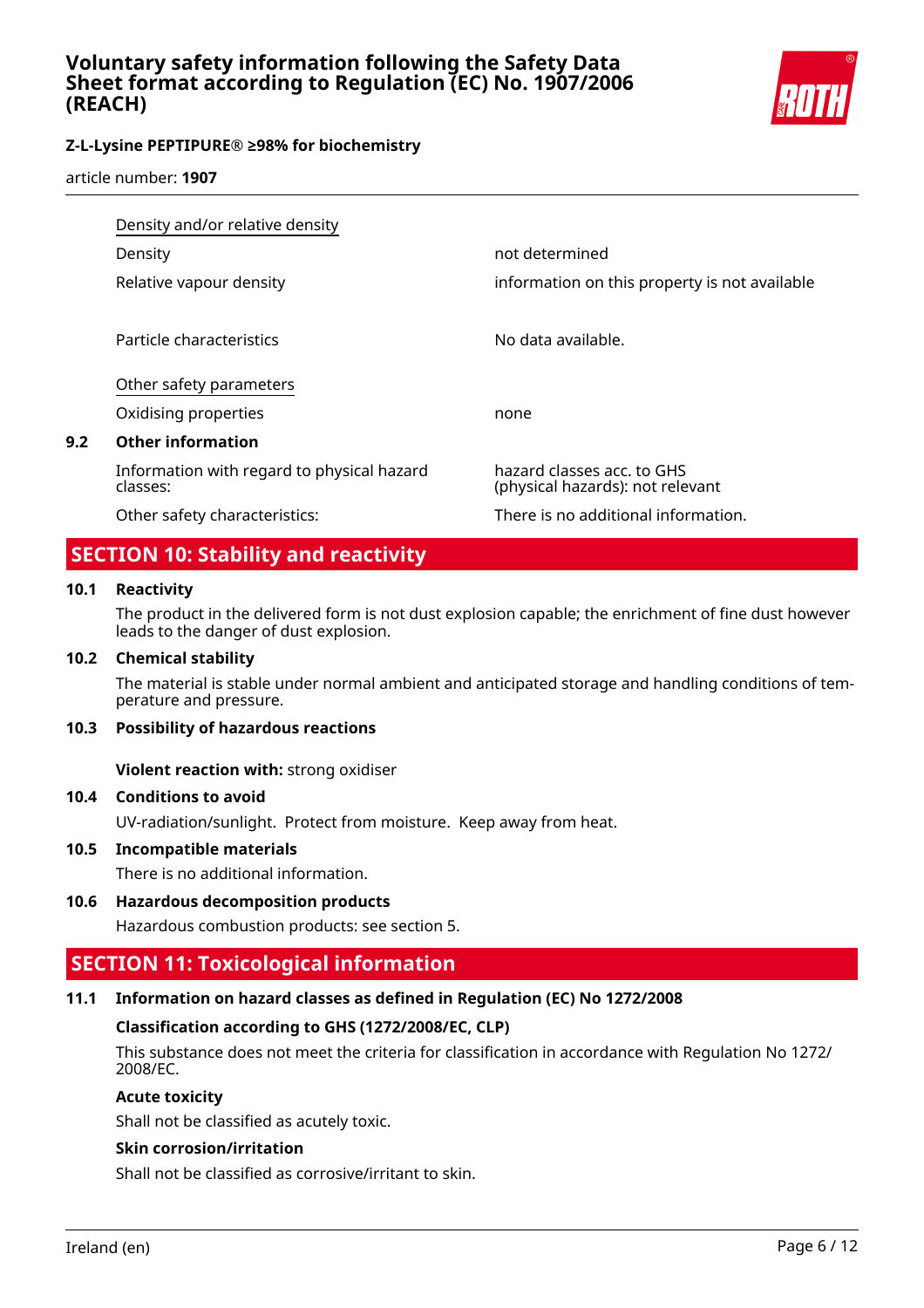

## **Z-L-Lysine PEPTIPURE® ≥98% for biochemistry**

article number: **1907**

# **Serious eye damage/eye irritation**

Shall not be classified as seriously damaging to the eye or eye irritant.

## **Respiratory or skin sensitisation**

Shall not be classified as a respiratory or skin sensitiser.

## **Germ cell mutagenicity**

Shall not be classified as germ cell mutagenic.

#### **Carcinogenicity**

Shall not be classified as carcinogenic.

## **Reproductive toxicity**

Shall not be classified as a reproductive toxicant.

## **Specific target organ toxicity - single exposure**

Shall not be classified as a specific target organ toxicant (single exposure).

## **Specific target organ toxicity - repeated exposure**

Shall not be classified as a specific target organ toxicant (repeated exposure).

#### **Aspiration hazard**

Shall not be classified as presenting an aspiration hazard.

## **Symptoms related to the physical, chemical and toxicological characteristics**

#### **• If swallowed**

Data are not available.

**• If in eyes**

Data are not available.

#### **• If inhaled**

Data are not available.

#### **• If on skin**

Data are not available.

## **• Other information**

Health effects are not known.

## **11.2 Endocrine disrupting properties** Not listed.

## **11.3 Information on other hazards**

There is no additional information.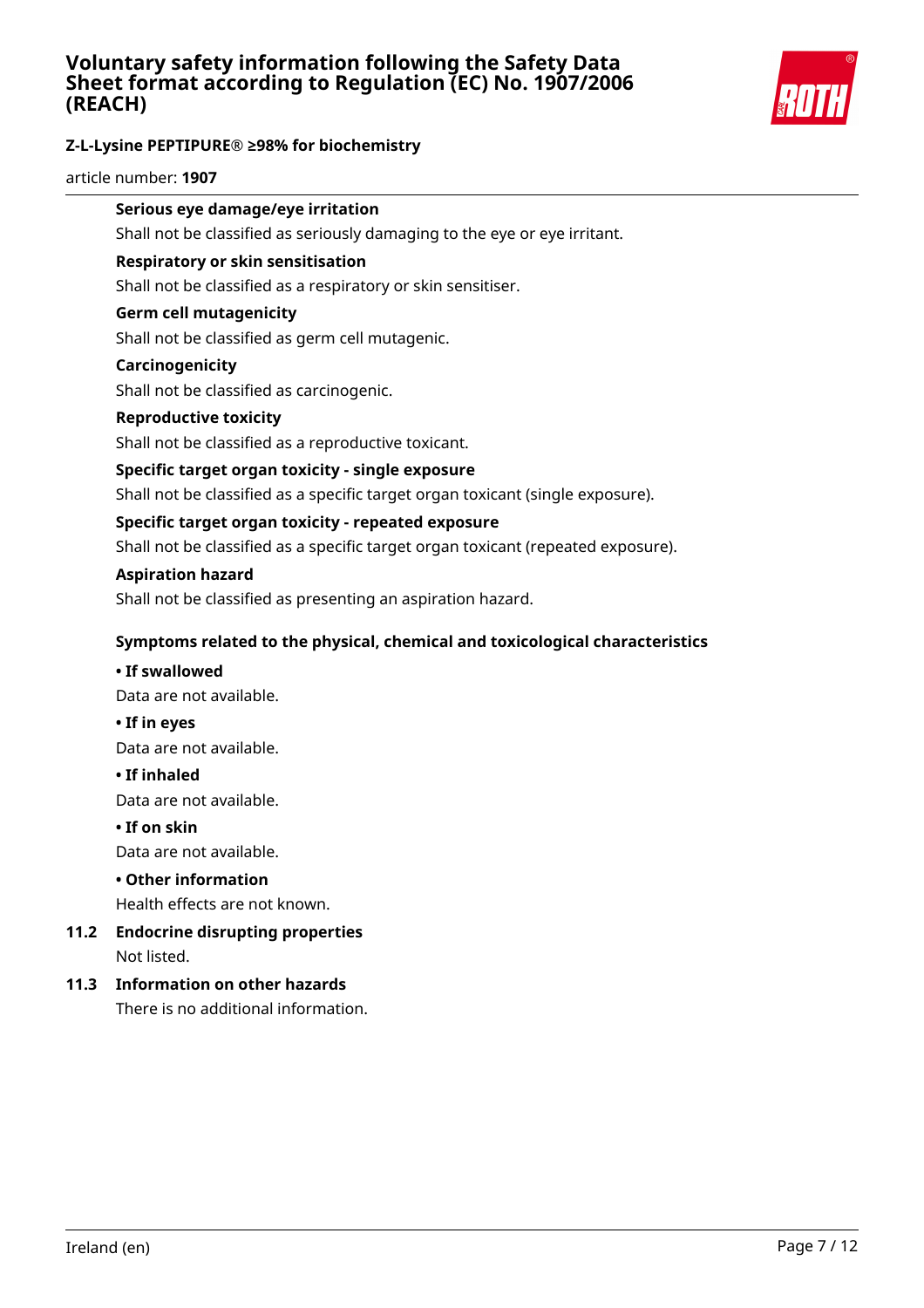

## **Z-L-Lysine PEPTIPURE® ≥98% for biochemistry**

article number: **1907**

# **SECTION 12: Ecological information**

## **12.1 Toxicity**

Shall not be classified as hazardous to the aquatic environment.

#### **Biodegradation**

Data are not available.

## **12.2 Process of degradability**

Theoretical Oxygen Demand with nitrification: 2,141  $mg/m<sub>0</sub>$ Theoretical Oxygen Demand: 1,93  $_{\text{mg}}^{\text{mg}}$ /<sub>mg</sub> Theoretical Carbon Dioxide: 2,322  $\mathrm{^{mg} /_{mg}^{-1}}$ 

#### **12.3 Bioaccumulative potential**

Data are not available.

#### **12.4 Mobility in soil**

Data are not available.

## **12.5 Results of PBT and vPvB assessment** Data are not available.

## **12.6 Endocrine disrupting properties** Not listed.

**12.7 Other adverse effects**

Data are not available.

# **SECTION 13: Disposal considerations**

#### **13.1 Waste treatment methods**



Consult the appropriate local waste disposal expert about waste disposal.

#### **Sewage disposal-relevant information**

Do not empty into drains.

## **13.2 Relevant provisions relating to waste**

The allocation of waste identity numbers/waste descriptions must be carried out according to the EEC, specific to the industry and process. Waste catalogue ordinance (Germany).

#### **13.3 Remarks**

Waste shall be separated into the categories that can be handled separately by the local or national waste management facilities. Please consider the relevant national or regional provisions.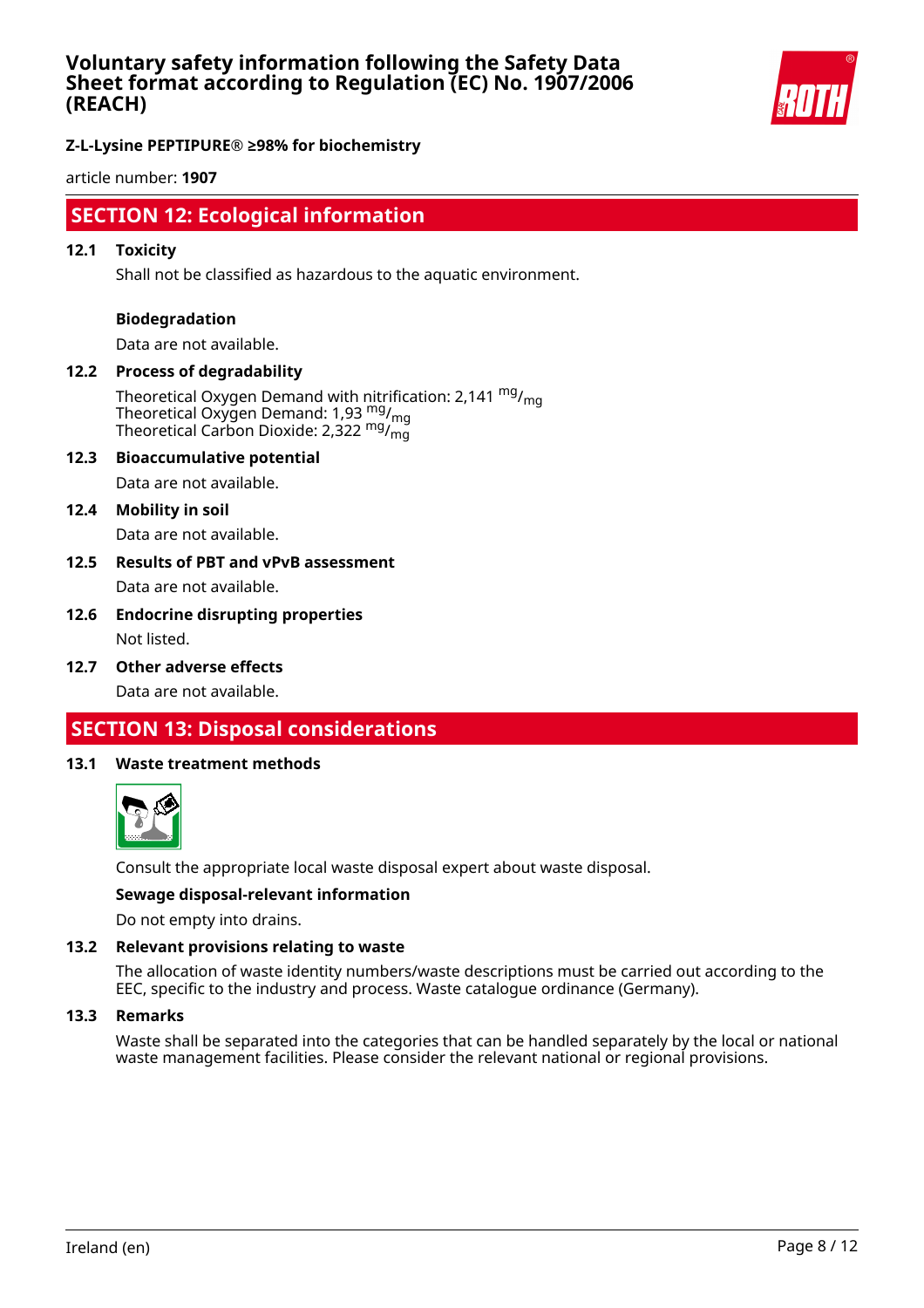

**Z-L-Lysine PEPTIPURE® ≥98% for biochemistry**

article number: **1907**

# **SECTION 14: Transport information**

- **14.1 UN number or ID number not subject to transport regulations**
- **14.2 UN proper shipping name** not assigned
- **14.3 Transport hazard class(es)** none
- **14.4 Packing group not assigned**
- 

**14.5 Environmental hazards** non-environmentally hazardous acc. to the dangerous goods regulations

- **14.6 Special precautions for user** There is no additional information.
- **14.7 Maritime transport in bulk according to IMO instruments** The cargo is not intended to be carried in bulk.
- **14.8 Information for each of the UN Model Regulations**

# **Transport of dangerous goods by road, rail and inland waterway (ADR/RID/ADN) - Additional information**

Not subject to ADR, RID and ADN.

**International Maritime Dangerous Goods Code (IMDG) - Additional information** Not subject to IMDG.

**International Civil Aviation Organization (ICAO-IATA/DGR) - Additional information** Not subject to ICAO-IATA.

# **SECTION 15: Regulatory information**

## **15.1 Safety, health and environmental regulations/legislation specific for the substance or mixture**

**Relevant provisions of the European Union (EU)**

## **Restrictions according to REACH, Annex XVII**

not listed

## **List of substances subject to authorisation (REACH, Annex XIV)/SVHC - candidate list** Not listed.

**Seveso Directive**

|           | 2012/18/EU (Seveso III)               |                                                                                                   |              |  |
|-----------|---------------------------------------|---------------------------------------------------------------------------------------------------|--------------|--|
| <b>No</b> | Dangerous substance/hazard categories | Qualifying quantity (tonnes) for the application of lower and upper-tier re-<br><b>auirements</b> | <b>Notes</b> |  |
|           | not assigned                          |                                                                                                   |              |  |

## **Deco-Paint Directive**

VOC content  $\begin{array}{ccc} \vert & 0 \end{array}$ 

**Industrial Emissions Directive (IED)**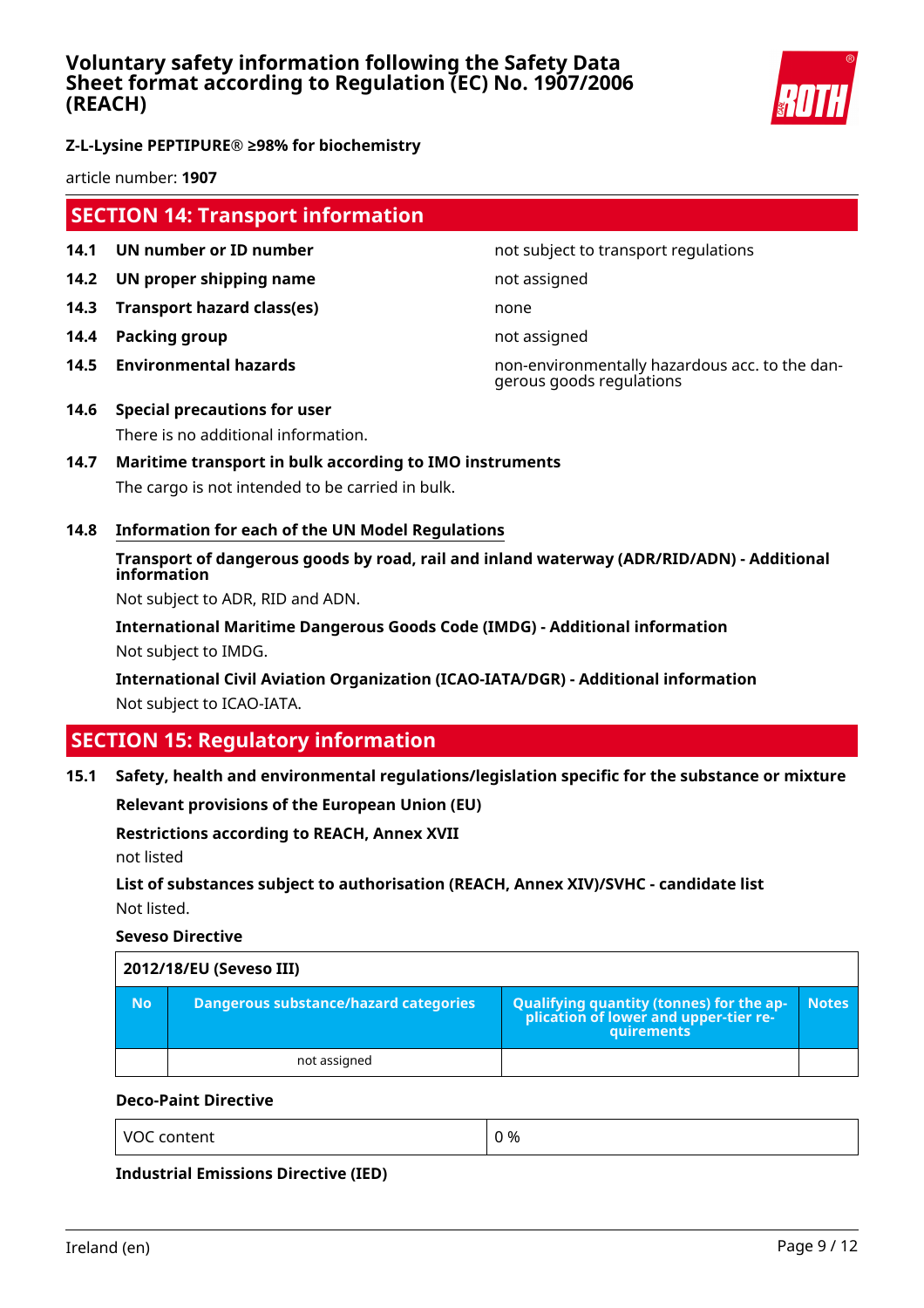

article number: **1907**

| VOC content                                                                | 0 %                                                                                       |
|----------------------------------------------------------------------------|-------------------------------------------------------------------------------------------|
| electronic equipment (RoHS)<br>not listed                                  | Directive on the restriction of the use of certain hazardous substances in electrical and |
| <b>Register (PRTR)</b>                                                     | Regulation concerning the establishment of a European Pollutant Release and Transfer      |
| not listed                                                                 |                                                                                           |
| Water Framework Directive (WFD)<br>not listed                              |                                                                                           |
| Regulation on the marketing and use of explosives precursors<br>not listed |                                                                                           |
| <b>Regulation on drug precursors</b><br>not listed                         |                                                                                           |
| Regulation on substances that deplete the ozone layer (ODS)<br>not listed  |                                                                                           |

## **Regulation concerning the export and import of hazardous chemicals (PIC)**

not listed

## **Regulation on persistent organic pollutants (POP)**

not listed

## **Other information**

Directive 94/33/EC on the protection of young people at work. Observe employment restrictions under the Maternity Protection Directive (92/85/EEC) for expectant or nursing mothers.

## **National inventories**

| <b>Country</b> | <b>Inventory</b> | <b>Status</b>       |
|----------------|------------------|---------------------|
| CA             | <b>NDSL</b>      | substance is listed |
| EU             | <b>ECSI</b>      | substance is listed |
| JP             | ISHA-ENCS        | substance is listed |
| TW             | <b>TCSI</b>      | substance is listed |
| US             | <b>TSCA</b>      | substance is listed |

**Legend** ECSI EC Substance Inventory (EINECS, ELINCS, NLP) ISHA-ENCS Inventory of Existing and New Chemical Substances (ISHA-ENCS) NDSL Non-domestic Substances List (NDSL) TESHA-ENCS Inventory of Existence Inventory (LINECS, LEINVIS<br>
NDSL Non-domestic Substances List (NDSL)<br>
TCSI Taiwan Chemical Substance Inventory<br>
TSCA Toxic Substance Control Act Toxic Substance Control Act

## **15.2 Chemical Safety Assessment**

No Chemical Safety Assessment has been carried out for this substance.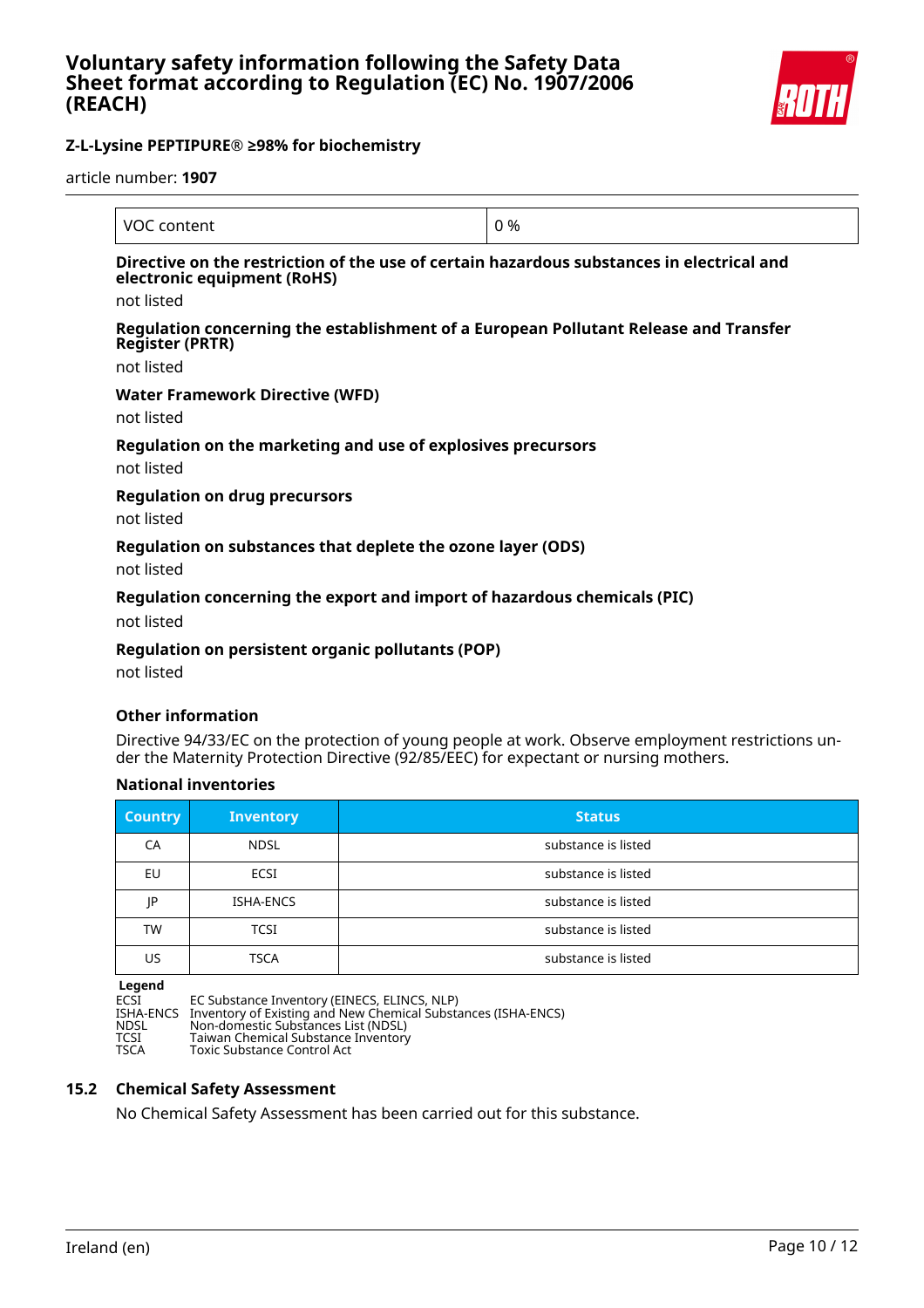

article number: **1907**

# **SECTION 16: Other information**

## **Indication of changes (revised safety data sheet)**

Alignment to regulation: Regulation (EC) No. 1907/2006 (REACH), amended by 2020/878/EU

## Restructuring: section 9, section 14

| <b>Section</b> | <b>Former entry (text/value)</b>                      | <b>Actual entry (text/value)</b>                                                                                             | Safety-<br>relev-<br>ant |
|----------------|-------------------------------------------------------|------------------------------------------------------------------------------------------------------------------------------|--------------------------|
| 2.2            | Signal word:<br>not required                          |                                                                                                                              | yes                      |
| 2.3            | Other hazards:<br>There is no additional information. | Other hazards                                                                                                                | yes                      |
| 2.3            |                                                       | Results of PBT and vPvB assessment:<br>According to the results of its assessment, this<br>substance is not a PBT or a vPvB. | yes                      |

## **Abbreviations and acronyms**

| Abbr.           | <b>Descriptions of used abbreviations</b>                                                                                                                                                                                       |
|-----------------|---------------------------------------------------------------------------------------------------------------------------------------------------------------------------------------------------------------------------------|
| <b>ADN</b>      | Accord européen relatif au transport international des marchandises dangereuses par voies de naviga-<br>tion intérieures (European Agreement concerning the International Carriage of Dangerous Goods by In-<br>land Waterways) |
| <b>ADR</b>      | Accord relatif au transport international des marchandises dangereuses par route (Agreement concern-<br>ing the International Carriage of Dangerous Goods by Road)                                                              |
| CAS             | Chemical Abstracts Service (service that maintains the most comprehensive list of chemical substances)                                                                                                                          |
| CIP             | Regulation (EC) No 1272/2008 on classification, labelling and packaging of substances and mixtures                                                                                                                              |
| <b>DGR</b>      | Dangerous Goods Regulations (see IATA/DGR)                                                                                                                                                                                      |
| EC No           | The EC Inventory (EINECS, ELINCS and the NLP-list) is the source for the seven-digit EC number, an identi-<br>fier of substances commercially available within the EU (European Union)                                          |
| <b>EINECS</b>   | European Inventory of Existing Commercial Chemical Substances                                                                                                                                                                   |
| <b>ELINCS</b>   | European List of Notified Chemical Substances                                                                                                                                                                                   |
| <b>GHS</b>      | "Globally Harmonized System of Classification and Labelling of Chemicals" developed by the United Na-<br>tions                                                                                                                  |
| <b>IATA</b>     | <b>International Air Transport Association</b>                                                                                                                                                                                  |
| <b>IATA/DGR</b> | Dangerous Goods Regulations (DGR) for the air transport (IATA)                                                                                                                                                                  |
| <b>ICAO</b>     | International Civil Aviation Organization                                                                                                                                                                                       |
| IMDG            | International Maritime Dangerous Goods Code                                                                                                                                                                                     |
| <b>NLP</b>      | No-Longer Polymer                                                                                                                                                                                                               |
| PBT             | Persistent, Bioaccumulative and Toxic                                                                                                                                                                                           |
| <b>REACH</b>    | Registration, Evaluation, Authorisation and Restriction of Chemicals                                                                                                                                                            |
| <b>RID</b>      | Règlement concernant le transport International ferroviaire des marchandises Dangereuses (Regula-<br>tions concerning the International carriage of Dangerous goods by Rail)                                                    |
| <b>SVHC</b>     | Substance of Very High Concern                                                                                                                                                                                                  |
| VOC             | Volatile Organic Compounds                                                                                                                                                                                                      |